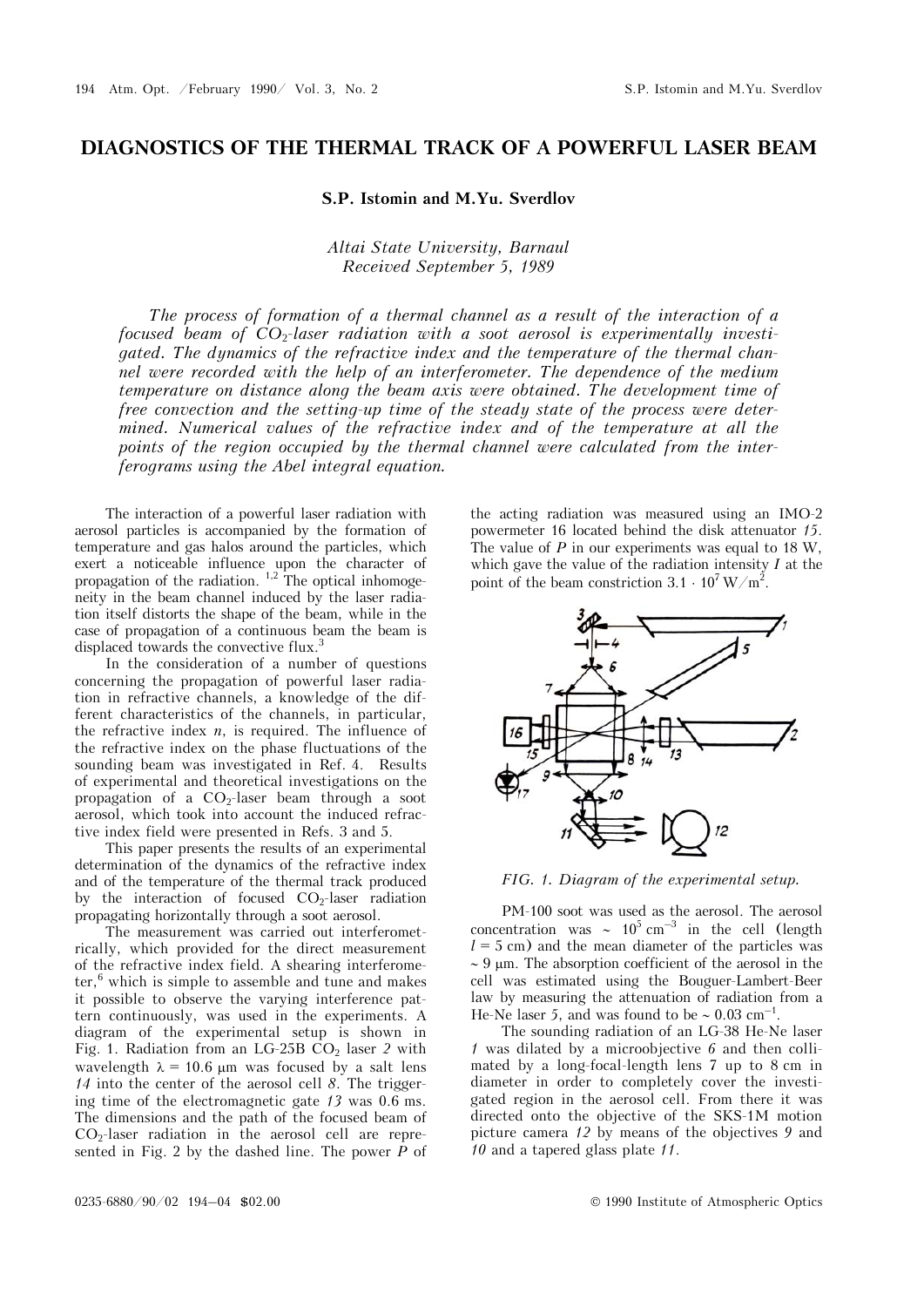The interference patterns of the appearance and development of the thermal field were thus successively recorded on film. The interference pattern consisted of interferograms with bands of finite width.7 The frequency of the carrier bands in our experiments was  $5 \text{ cm}^{-1}$ .

The interference cinegrams of the process which we obtained indicate that the thermal field has an axial symmetry during the initial period of the interaction. This makes it possible to obtain a quantitative measurement of the refractive index distribution. Free convection then develops after a time of the order of  $\sim 20$  ms. After  $\sim 540$  ms the process relaxes, and, in spite of the removal of the particles by the convective fluxes and Brownian movement of the particles, the interference pattern does not change.

Numerical values of the refractive index were calculated from an interferogram obtained 10 ms after the beginning of the action of the  $CO<sub>2</sub>$  laser, using the Abel integral equation.<sup>7,8</sup> A chart of the thermal field isolines is shown in Fig. 2, the *z* axis direction coinciding with the beam direction of the  $CO<sub>2</sub>$  laser.

According to Ref. 2, the effective refractive index distribution of the medium *neff*, determined using the average heat discharge of the particles per unit volume of the medium, should be taken as the obtained distribution of *n*. That is,  $n_{\text{eff}}$  is the average value of the irregularly distributed value of *n* in the thermal field. The one-to-one correspondence between the value of *n* and the temperature *T* (Ref. 8) makes it possible to determine the average temperature distribution *Teff*, the values of which are given in the table.

*TABLE I* 

| No. of isoline | erf      | er'   |
|----------------|----------|-------|
|                | 1.000265 | 293.0 |
|                | 1.000250 | 310.6 |
| 3              | 1.000225 | 345.0 |
|                | 1.000185 | 419.7 |
| 5              | 1.000145 | 535.5 |

A qualitative analysis of the interferograms and the photography of the channel of the focused beam of the  $CO<sub>2</sub>$  laser has shown that In the region adjacent to the entrance window of the cell, strong absorption of radiation occurs accompanied by a bright luminescence. The liberation of heat is greater in this region than in the far one, and the medium temperature on the beam axis reaches  $\sim 1100$  K.

The dependence of the medium temperature on distance along the beam axis 15 ms after the beginning of action is shown in Fig. 3. Comparison of Figs. 2 and 3 indicates that, despite the strong heat liberation at the entrance to the aerosol cloud, the transverse dimension of the field at the exit exceeds the entrance dimension by as factor of 1.5–2. This circumstance is explained by strong defocusing of the  $CO<sub>2</sub>$  -laser beam at the initial moment of the process. It can also be seen from Fig. 2 that the transverse dimension of the thermal field essentially exceeds the diameter of the beam. Therefore, the values of the temperature and the refractive index can be taken to be constant over the cross section perpendicular to the direction of propagation of the radiation.



*FIG. 2. A chart of the isolines of neff and Teff. The numerical values of the isolines are given Table I.* 



*FIG. 3. Dependence of the medium temperature*   $T_{\text{eff}}$  along the axis of a beam of  $CO_2$ -laser ra*diation on the distance from the entrance window 15 ms after the beginning of the process.* 

Errors in determining  $n_{\text{eff}}$  are due mainly to the degree of accuracy or lack of it in the construction of the function of the number of interference bands,<sup>7</sup> and to deviation of the shape of the object from axial symmetry due to convection. Errors in the numerical integration of the Abel equation by the step approximation method, which we used in this paper, do not exceed 0.5% near the symmetry axis of the phase object according to the results of Ref. 8. The total error was  $\sim$  5%. Therefore, this method can be used successfully to study the dynamics of the thermal field of a powerful lamer beam propagating in a combustible aerosol.

It should be noted that in the came of experiments with horizontal beam propagation it is difficult to obtain quantitative dependences after the appearance of convection since the shape of the Investigated object becomes highly irregular. But visualization of the thermal field makes it possible to study the appearance and establishment of the convective fluxes produced by thermal blooming of the laser beam.